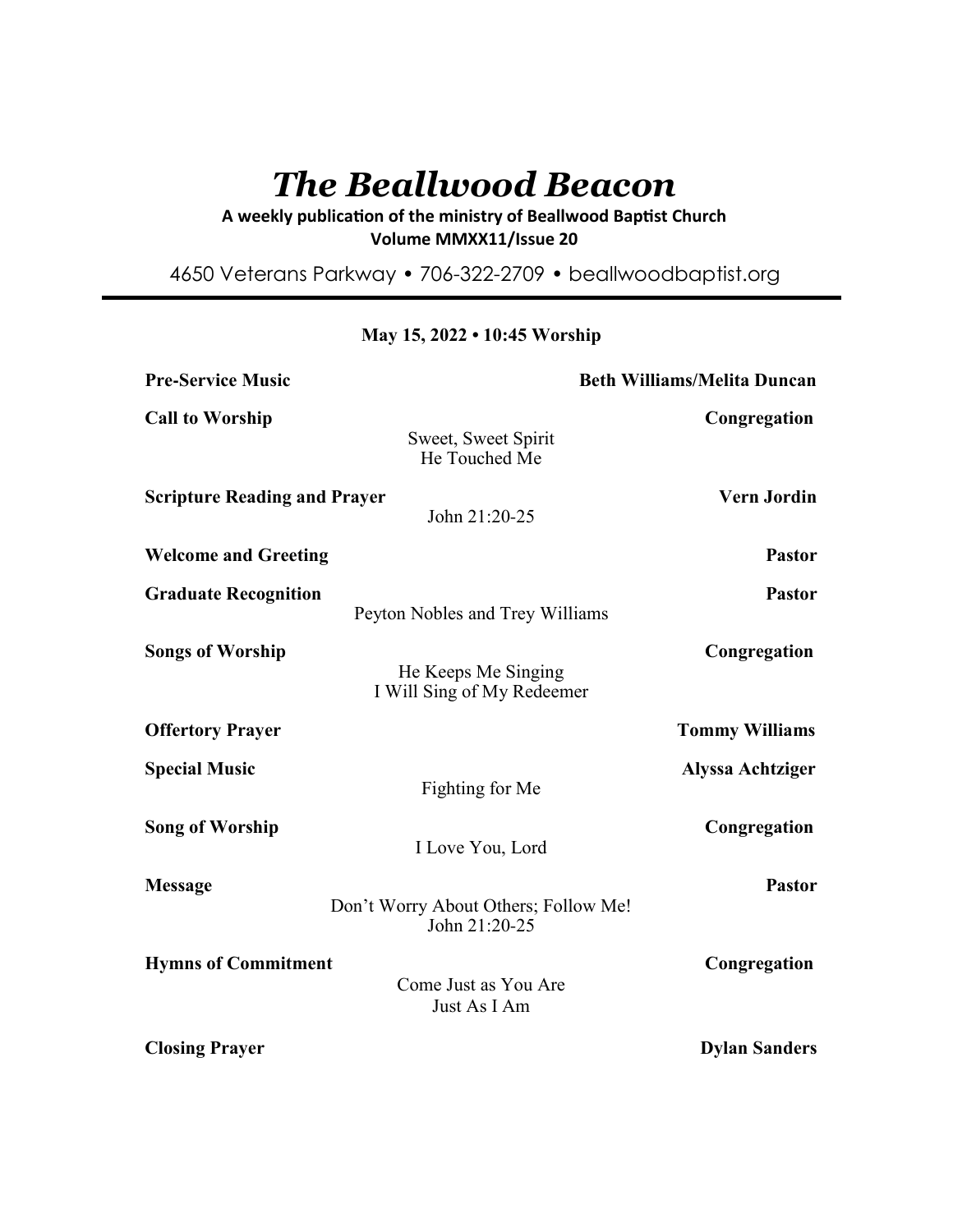#### **Ministerial Staff:**

**Billy F. Duncan** *Senior Pastor*  706-718-2260

#### **Dylan Sanders**

Associate Pastor Family/Student Ministry 706-773-5772

**Scott Bush**  Interim Music Minister

**Vern Jordin** *Minister to Sr. Adults 706-615-5212* 

#### **Jason Chuong**  *Vietnamese*

*Mission Pastor* 

**Amy Miles** *Preschool/Children's Director* 

> **For the Record:**  May 8, 2022

#### **5/8/22 Bible Study**

SS Enrolled: 230 Attendance: 112 Visitors: 7

#### **Financial Statistics**

2022 Monthly Budget Needs: \$52,536.66

May: General Offering: \$28,361.76

General Offering: May 8: \$21,735.76.00

2022 Giving to Capital Improvements Fund: \$1,600.00

## *From the Pastor's Heart*

Beallwood Family, Melita and I want you to know that we deeply love you! The announcement of my retirement from the pastoral ministry at Beallwood was a surprise to you. The decision has not been an immediate one, but one that has been in the making for a couple of years. It has always been our desire to know and follow the will of God. One of my life verses is Romans 12:1-2, and we have sought to be yielded to the Lord so that we might know His good, perfect, and acceptable will. With that said, Melita and I are forever grateful to the Lord for the Beallwood family. Words will never express the depth of gratitude we feel, owe, and desire to express to each of you. You are our family, and you will forever be our friends.

As I said on May 1, we could have never asked for a sweeter, more encouraging, and loving church to serve as we moved to the senior-adults years of our ministry. This has been a wonderful journey, and we look now to the future with incredible hope and expectancy for the Beallwood Family. As I have expressed to our deacon body, it is the desire and plan of Melita and me to do everything we possibly can to help through this transition time. There are many things that need to be done in order to set the table for the success of Beallwood and her new pastor.

The Lord will give wisdom, insight, and leadership for the coming months. We have no need to fear or feel despair; this is a time for the Lord to demonstrate His power and care for His bride. Melita and I will pray, work, and serve in every way to help the church family process all of this and get ready for the future. We will have time to share, visit, and reminisce about our journey together. I cannot help but echo the words of Paul when he said to the Philippian church at Philippians 1:3, "I thank my God upon every remembrance of you, always in every prayer of mine making request for you all with joy, for your fellowship in the gospel from the first day until now, being confident of this very thing, that He who has begun a good work in you will complete it until the day of Jesus Christ…"

May the Lord Jesus be exalted and honored in and through our lives as we walk into the future seeking His wisdom, love, and power. You are an incredible family, and we love each of you dearly. Pray for us, as we will surely pray for you.

Brother Billy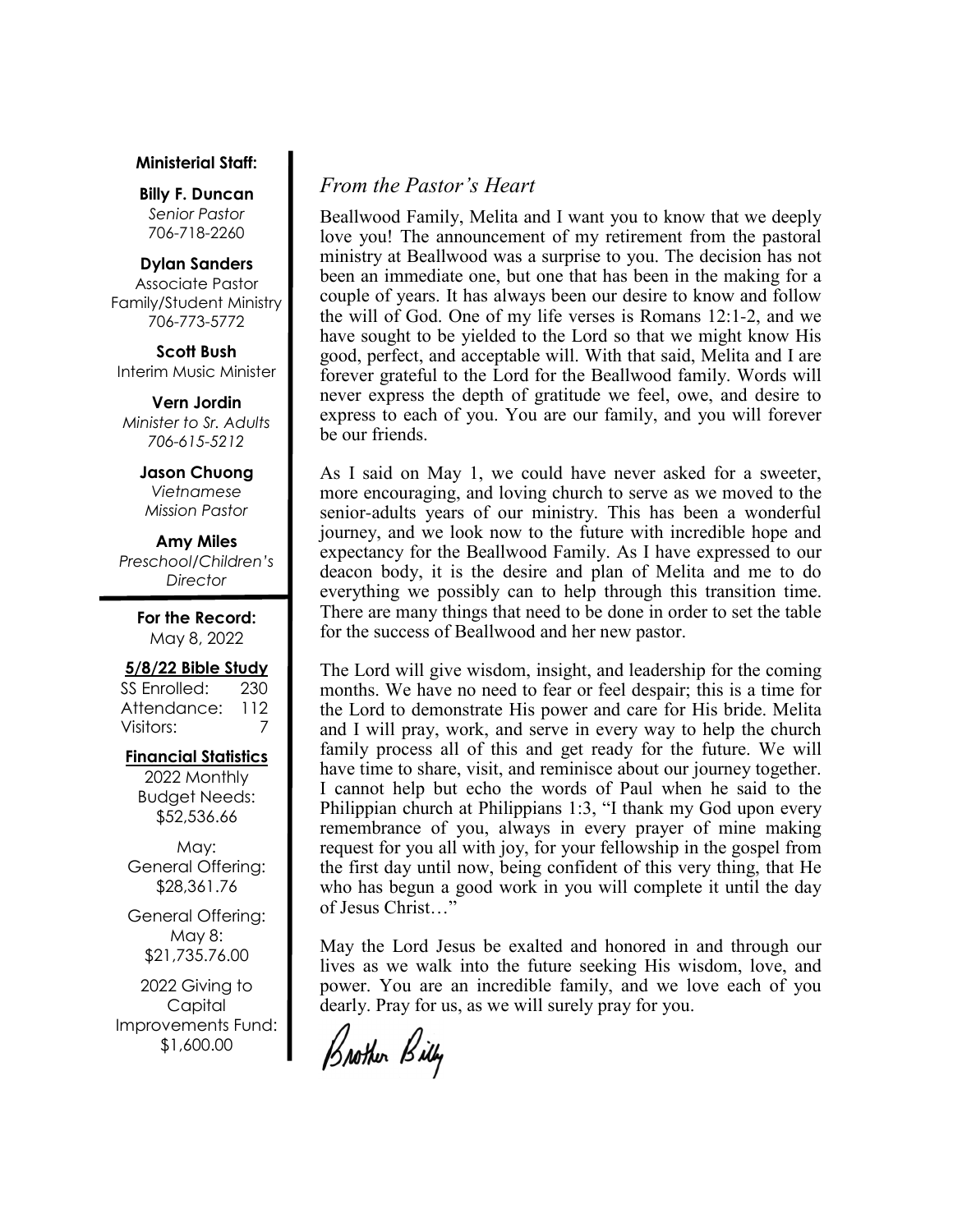**Sunday, May 15 Schedule**

9:30 a.m. Bible Study

10:45 a.m. Morning Worship Livestreamed on facebook.com/ beallwoodbaptist, beallwoodbaptist.org/watch, or youtube.com/beallwoodbc.

5:00 p.m. Church Conference/Fellowship

#### **May 15 Beallwood in Action**

Deacon of the Week: Tommy Williams

S.S. Greeters: Paul Bruner, Gloria Enfinger, Rebecca Graham

Ushers: Mike Benson, Paul Bruner, Jay McLoughlin

Sound/Media: Tim/Rikki Whelly, Dee Williams

Childcare Babies/Toddlers: Kristy McLoughlin, Susan Miles 3's-K: Elizabeth McLoughlin, Linda Bruner

> Monday Counters: Jean Poole, Lee Railey

# **Student Ministry**

Youth Midweek Wednesday, May 18, 6:00 p.m.

### **Senior Adult Ministry**

Sr. Adult Day Trip Thursday, May 19 Strawberry Patch in Reynolds, GA Depart: 9:00 a.m. Dutch Lunch at Justin's See Margie Pratt or Connie Roberts to sign up.

> **G.R.O.W.**  Monday, May 16, 6:00 p.m. (office complex)

#### **2022 Altar Flowers Ministry**

Today the altar flowers are placed by Robert and Lois Farmer in loving memory of their parents, Bill and Rose Ennis and Robert and Ruthie Farmer.

The sign-up list for 2022 is posted on the main bulletin board for you to reserve your special dates. Several dates are available in the next half of the year. Cost: \$76

#### **Micah's Promise**

W.M.U. invites all women and youth to attend a special event on Tuesday, May 17, at 6:00 p.m. (office complex) Guest Speaker: Bobbi Starr of Micah's Promise (a non-profit Christian rescue)

## **A.W.A.N.A.**

Closing Ceremony Wednesday, May 18, 6:00 p.m.

## **Wednesday, May 18 Schedule**

6:00 p.m. A.W.A.N.A. Closing Ceremony 6:50 p.m. Choir Rehearsal

#### **Annual Leadership Planning Meeting**

Saturday, May 21, 8:00 a.m.-12:30 p.m. Sign up in the main hallway.

# **Vacation Bible School June 6-10**

VBS Canvassing May 25, and June 1, 6:00 p.m. (sanctuary)

Leadership Team Tuesday, May 31, 5:30 p.m. (office complex)

### **Memorial**

Gifts were given to the Annie Armstrong Mission Offering in memory of Lewis Thomason by Sally Toddy and in honor of Bill Phelps by the family of William Whatley.